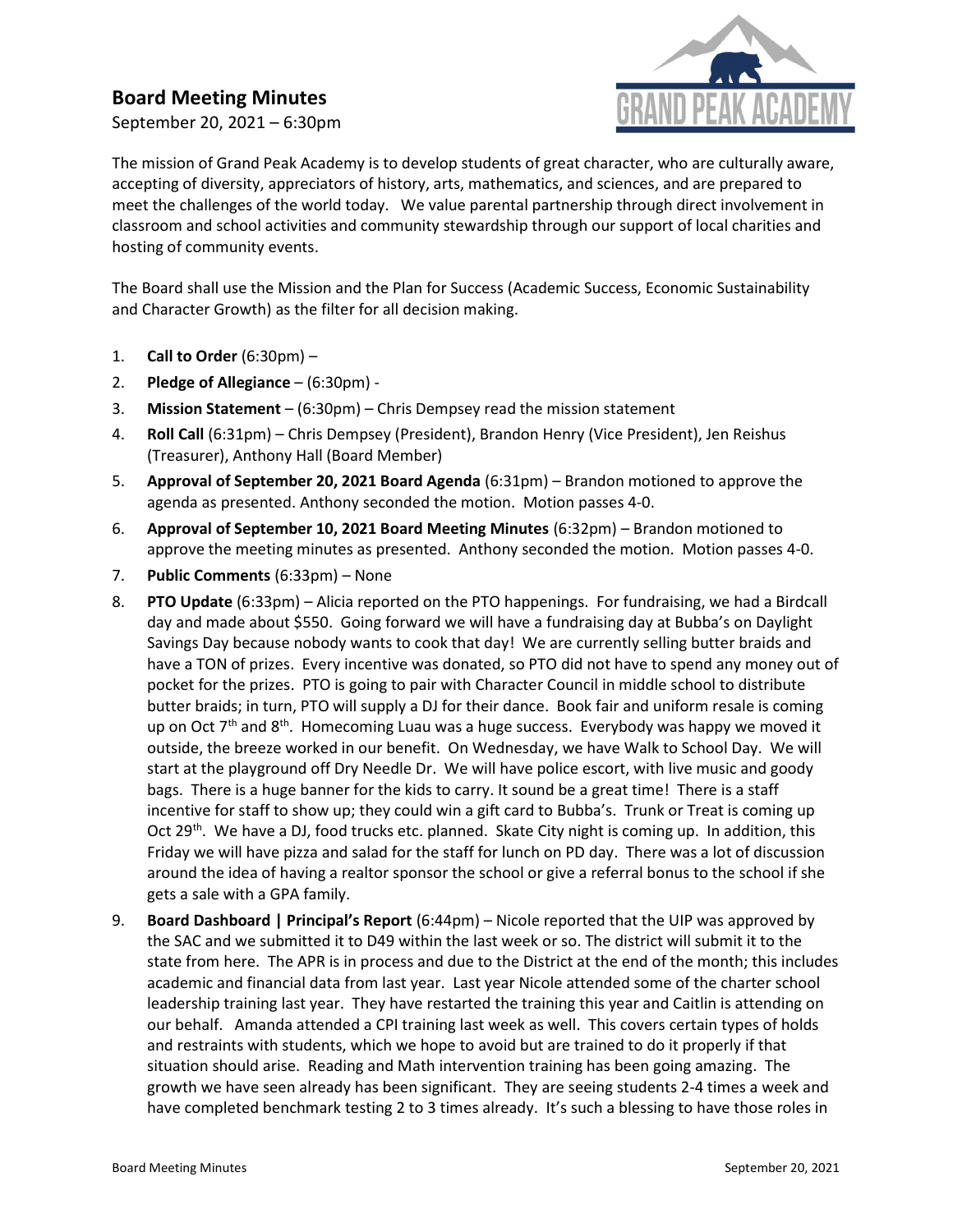place. All of the data we are collecting will be part of our MTSS process and will help with those interventions as well. We received notification of the amount we are eligible for with ESSER III funds and are currently working on our plan that needs to be submitted to D49 by Oct  $8<sup>th</sup>$ . We are required to spend 20% of it on learning loss of specific underrepresented student subgroups disproportionately affected by Covid. The other 80% can be spent on other specific covid related expenses. At this time, we are looking at having ESSER III funds cover salaries and PERA contributions for the math, and reading interventionists, as well as two paraprofessionals that support those programs to address learning loss and the counselor to address mental health issues. We had our first core knowledge day last week in  $2<sup>nd</sup>$  grade. It was fantastic to experience and see how valuable it is to the students. Alicia briefly talked about Character Council, the first meeting was held last week. Their President is really on top of things and excited about her role. They have big ideas and are already making plans. They will start to contribute in announcements as well. In addition, October  $9<sup>th</sup>$  there will be board training that our board members will need to attend. Valerie met with Andy Franko last week to discuss our lower enrollment and how it will impact our budget. They discussed ways to offset that with ESSER III funds as well as the plan to refinance the building, which will save approx. \$200K annually. Amanda updated that we are dealing with post covid kids that are lacking socialization skills. There is a tiktok challenge that causes bathrooms to be damaged. Compared to other schools we are seeing a smaller amount of it, but it is a tricky situation to navigate. Trying to stress that this is not who we are or what we stand for. We are starting to see mean girl behavior that is having to be addressed on a large scale. We held the PBiS tour for middle school to address expectations. We will probably need to reiterate a couple of times. Finally, Caitlin reminded us that count day is next week. In order to promote that we will have spirit week with different themes for each day. Hat day, mismatched day, school spirit day, class color day and comfy cozy day will be the themes. As School Assessment Coordinator, one of the tests that is currently running is the CoGat for our students to be assessed for gifted and talented. Once results are received, Ms. Dempsey will determine what other data needs to be collected to create GT learning plans. Additionally, tackling building a sports program. She has contacted a number of area athletic directors as well as determined staff in the building that are interested in coaching sports teams. Probably holding competitive sports is not in the cards for this year, however we are looking at hold club volleyball for girls and boys basketball after fall break. Looking at 9 sessions for skill camps, with more ideas in the winter and spring seasons. Other possible sport: kickball for elementary, soccer, cheer, softball and cross country.

10. Treasurer | Business Manager Trend Report (7:13pm) - Our current trend report shows a loss of \$25k thru August 2021, with a projected overall loss of \$280K. If the plan for our ESSER III funds is approved, the combination of that funding as well as the money received from the construction project funds to reimburse the playground modifications should cover most of the anticipated shortfall due to lower than expected enrollment. Once the refinance of the building goes through, we will see some savings there as well, however that probably will not be complete till Nov or Dec, making the savings for this year less than originally anticipated. That will have a significant impact on our budget annually going forward as well.

## 11. Discussion Items

- a. Board Discussion to appoint Chris Dempsey to a  $2^{nd}$  4yr term  $(7:16pm)$  None
- **b.** Election procedures for open board seat  $(7:17 \text{pm}) \text{Bylaws state we need to have the$ majority of the board as parent elected board members. We have decided to have 7 positions so we can have staggering of board seats as well as a succession plan going forward. We appointed two parents from the previous call for applications and will hold an election for one more position. We have encouraged parents that were interested in the board appointed position but not selected to apply for the election.